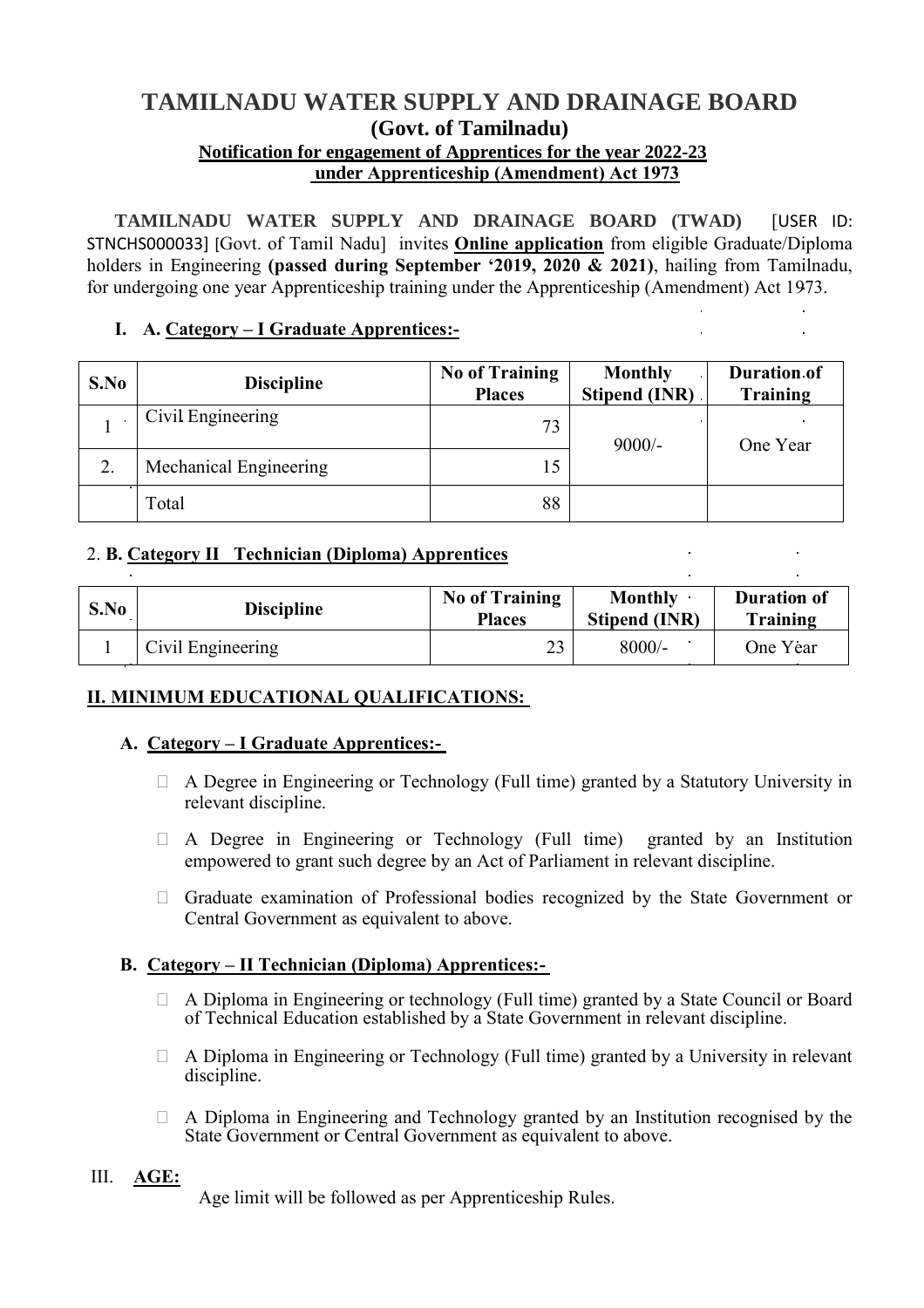# IV. **RESERVATION OF VACANCIES:**

Guidelines under Apprentices Act on Reservation for SC/ST/OBC/PwD will be followed. Those who are claiming reservation under SC/ST/OBC/PwD shall provide certificate as per Government standard format, failed which their claim for reservation will be considered as 'General' category only. If BC/MBC candidates claiming OBC (Non-creamy layer) category, they should bring OBC(NCL) certificate as per the approved (OBC (NCL)) format from the certificate issuing authority.

## V. **MINIMUM PHYSICAL STANDARDS**:

As prescribed in Clause 4 of the Apprenticeship Rule 1992, and amendments thereof if any.

### VI. **DURATION OF TRAINING:**

The duration of Apprenticeship training will be for a period of one year as per Apprenticeship (Amendment) Act 1973.

# VII. **PREVIOUS TRAINING/EXPERIENCE**:

 Candidates who have already undergone or are currently undergoing apprenticeship under Apprenticeship (Amendment) Act 1973, and/or having one year or more experience are **NOT ELIGIBLE to apply**.

### VIII. **SELECTION PROCEDURE:**

 Board of Apprenticeship Training (SR) is entrusted to the task of preparing shortlisted candidates list from online application data. Shortlisting of candidates will be done based on the CGPA / Percentage of marks obtained in the basic prescribed qualification as applicable to the respective disciplines. Shortlisted candidates shall be intimated through their registered Email id to appear for Certificate Verification at TWAD Board, Chennai.

### IX. PROCEDURE FOR REGISTRATION AND SUBMISSION OF APPLICATION IN **TamilNadu Water Supply and Drainage Board [USER ID: STNCHS000033]**

| For students who have already enrolled in<br>the National Web Portal and having login<br>details | For students who have not so far enrolled in<br>the National Web Portal |  |
|--------------------------------------------------------------------------------------------------|-------------------------------------------------------------------------|--|
| <b>Please note: After verification of student</b>                                                | Step 1:                                                                 |  |
| enrolment by BOAT (SR), a student can able                                                       | a. Go to <u>www.mhrdnats.gov.in</u>                                     |  |
| to login and apply                                                                               | b. Click Enroll                                                         |  |
|                                                                                                  | c. Complete the application form                                        |  |
| Step 1:                                                                                          | d. A unique Enrolment Number for each                                   |  |
| a. Login                                                                                         | student will be generated.                                              |  |
| b. Click Establishment Request Menu                                                              | Please note: Please wait for atleast one day for                        |  |
| c. Click Find Establishment                                                                      | enrollment verification and approval. After this                        |  |
| d. Upload Resume                                                                                 | student can proceed to Step 2.                                          |  |
| e. Choose Establishment name                                                                     | Step 2:                                                                 |  |
| f. Type "TamilNadu Water Supply and                                                              | a. Login                                                                |  |
| Drainage Board" and search                                                                       | b. Click Establishment Request Menu                                     |  |
| g. Click apply                                                                                   | c. Click Find Establishment                                             |  |
| h. Click apply again.                                                                            | d. Upload Resume                                                        |  |
|                                                                                                  | e. Choose Establishment name                                            |  |
|                                                                                                  | f. Type "TamilNadu Water Supply and                                     |  |
|                                                                                                  | <b>Drainage Board</b> " and search                                      |  |
|                                                                                                  | g. Click apply                                                          |  |
|                                                                                                  | h. Click apply again                                                    |  |